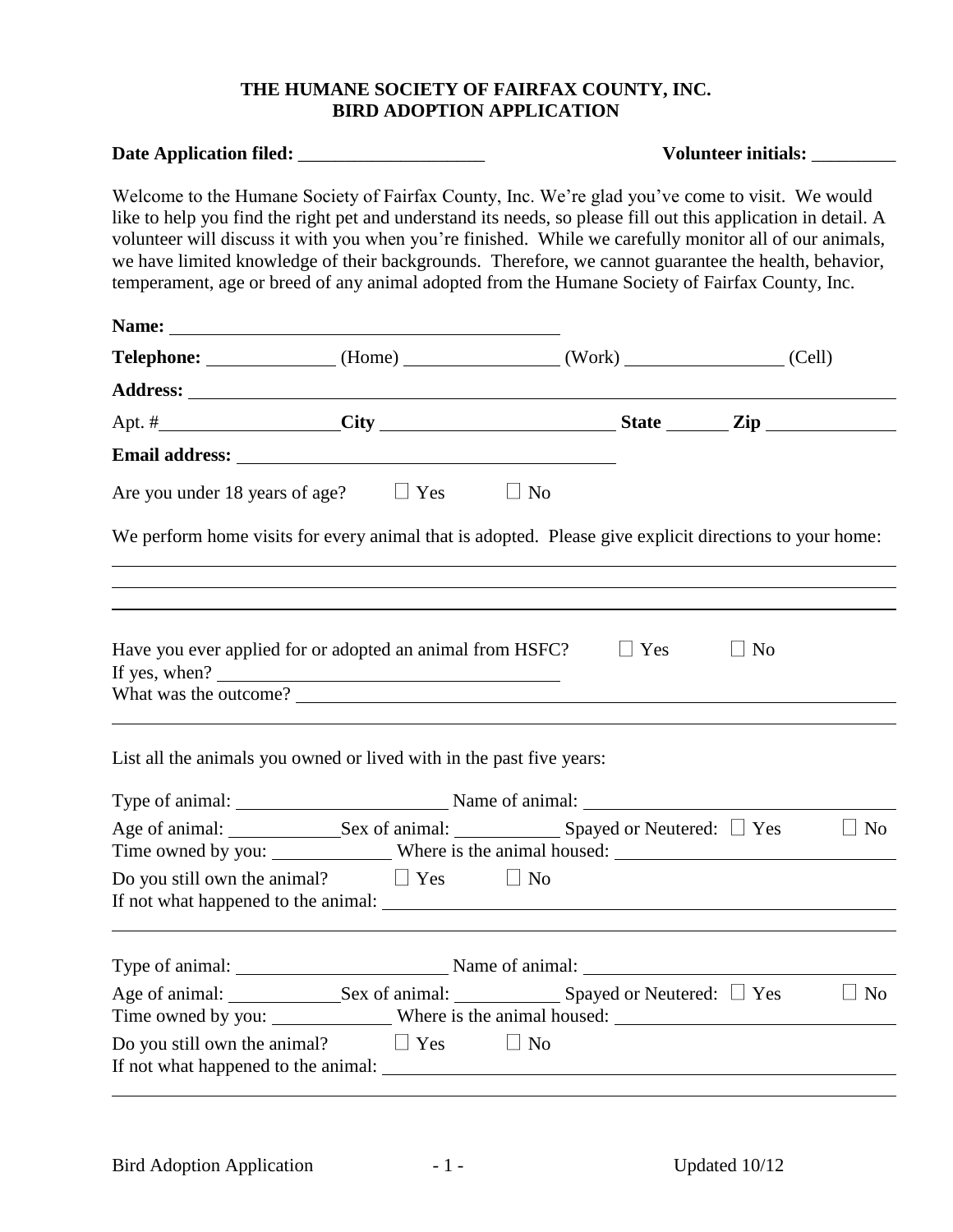| Why do you want to adopt a bird?                                                                                                                                                                                                                                                                                                  |
|-----------------------------------------------------------------------------------------------------------------------------------------------------------------------------------------------------------------------------------------------------------------------------------------------------------------------------------|
| Do you own or rent your home? $\Box$ Own $\Box$ Rent<br>Do you live in a: $\Box$ House $\Box$ Apartment $\Box$ Condo $\Box$ Townhouse $\Box$ Duplex $\Box$ With parents                                                                                                                                                           |
| Does the place where you live have any restrictions on pets, such as weight, type or number of pets?                                                                                                                                                                                                                              |
|                                                                                                                                                                                                                                                                                                                                   |
| Landlord or Manager's Name (if known): Phone #: Phone #:                                                                                                                                                                                                                                                                          |
| How many adults live in your home? _________ Children? __________ Ages of Children: ________________                                                                                                                                                                                                                              |
| Is there anyone home during the day? $\Box$ Yes $\Box$ No At night? $\Box$ Yes $\Box$ No                                                                                                                                                                                                                                          |
| Do you think birds should go outside? $\Box$ Yes<br>$\Box$ No<br>If no, why?                                                                                                                                                                                                                                                      |
|                                                                                                                                                                                                                                                                                                                                   |
|                                                                                                                                                                                                                                                                                                                                   |
| Who will be responsible for the bird's care:<br>Feeding __________ Exercise _________ Grooming _________ Training _________ Expenses ___________                                                                                                                                                                                  |
| How were you referred to The Humane Society of Fairfax County?                                                                                                                                                                                                                                                                    |
| This bird may require spay/neuter surgery or other medical expenses following adoption.                                                                                                                                                                                                                                           |
| Are you prepared to take on these expenses? $\Box$ Yes $\Box$ No                                                                                                                                                                                                                                                                  |
| Because it is very stressful for a bird to go from home to home, we hope to place each one in a caring<br>home for the rest of its life. Are you prepared to make this commitment?<br>$\Box$ Yes<br>$\Box$ No<br>What will happen to the bird if you have to move?________________________________                                |
| In an effort to ensure the bird's lifelong well-being, we screen our adopters very carefully and sign a<br>legal contract with them. If at some point, you can no longer care for the bird we require that you return<br>it to us. This way, the bird may be re-adopted to other qualified applicants and once again be protected |
|                                                                                                                                                                                                                                                                                                                                   |

This bird may take several weeks or months to fully adjust to you, your home and your animals. How would you ease the adjustment?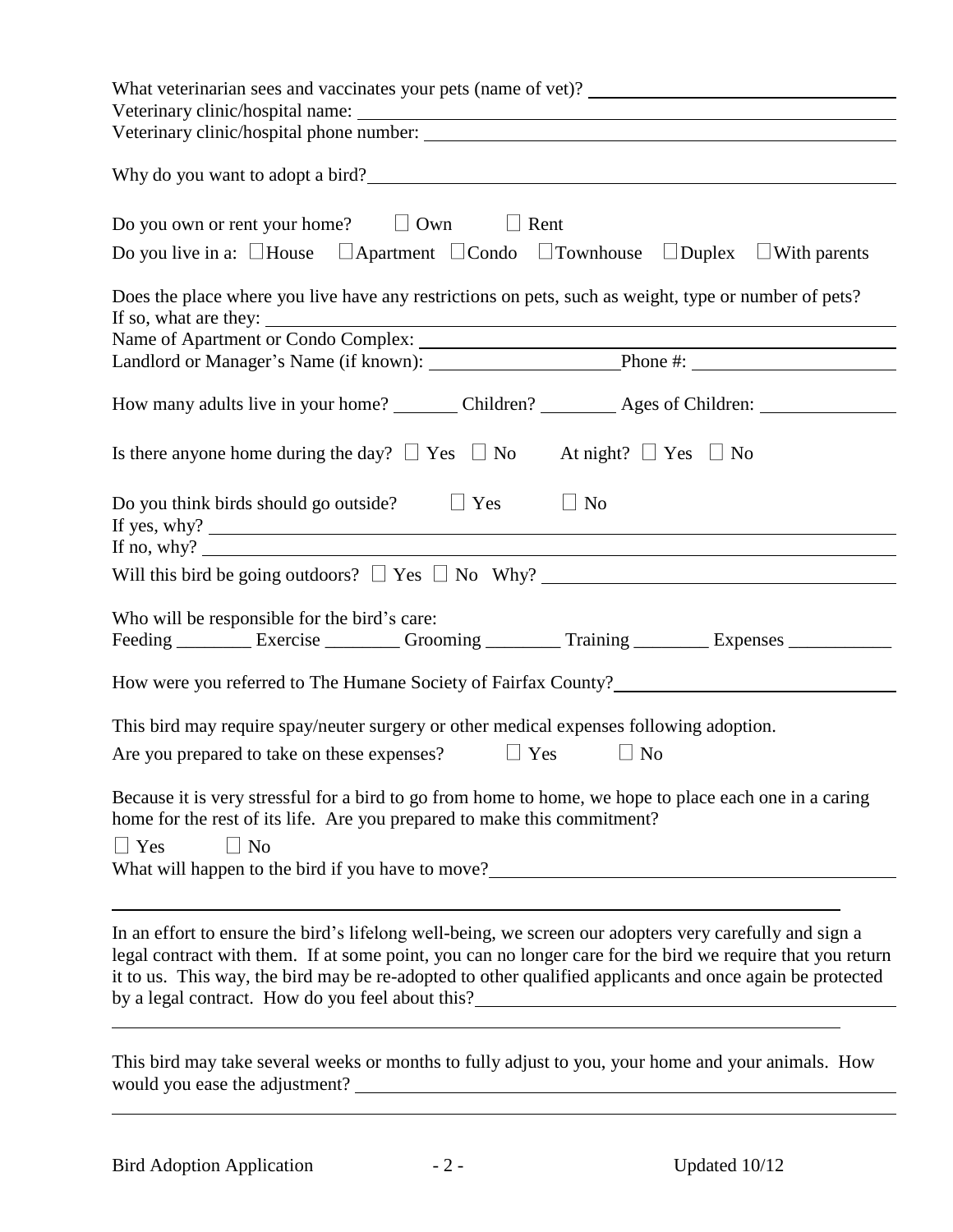Do your present pets have a current license and have they been vaccinated this year?  $\Box$  Yes  $\Box$  No

If approved, when would you be able to take this bird home?

Which of these subjects would you like to learn more about?

 $\Box$ Training  $\Box$  Feeding  $\Box$  Introducing new pets to pets at home

 $\Box$  Grooming  $\Box$  Household dangers

What type of bird are you looking for?

| $\Box$ Adult            | $\Box$ Companion bird to other pet |
|-------------------------|------------------------------------|
| $\Box$ Young            | $\Box$ 2 compatible birds          |
| <b>Particular Breed</b> | $\Box$ Children's pet              |

I understand HSFC is looking for the best possible home for this companion animal. I further understand HSFC can and will use its sole discretion to determine the best qualified candidate for this animal.

I understand you will be contacting my veterinarian for the vaccination and health history of the pets I currently own or have owned in the past. I release, through my signature on the application, my veterinarian to provide that information to you. I am aware that prior to placement of a pet from the HSFC, my currently owned pets, for their protection, must be up-to-date on needed vaccinations.

I certify that all the information in this application is true, and I understand that false information may void this application.

Signature: Date: Date: